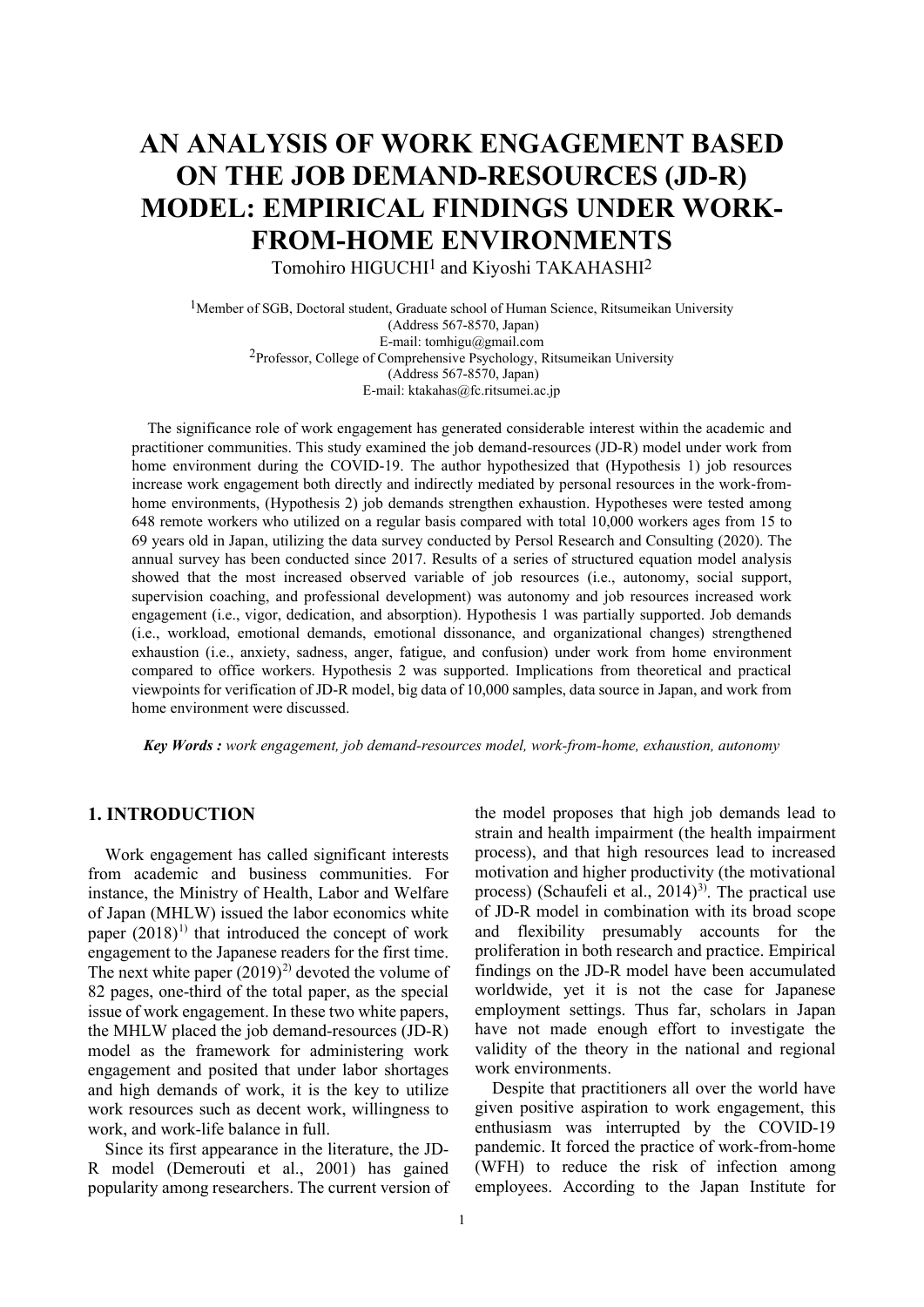Labour Policy and Training (JILPT) panel survey regarding the impact of COVID-19 on work and daily life  $(3<sup>rd</sup>$  wave,  $2020)^4$  $2020)^4$ , 29.0% of workers in Japan have experienced WFH, of which 60.9% continue it as of February, 2020. Looking at the starting period of WFH, 19.0% of WFH workers experienced this practice before pandemic, prior to the declaration of emergency state in April, 2020. While, 72.0% experienced it for the first time during the first state of emergency, indicating that many employees started WFH unwillingly by the spread of infection.

The present study tries to examine the JD-R model under WFH environment during the COVID-19. Specifically, the objective of this study is to examine the validity of job demand-resources (JD-R) model (Demerouti, Bakker, Nachreiner, & Schaufeli, 2001) by the data of employees working in the new style away from office in the period of COVID-19 pandemic.

The next two sections of this paper provide a literature review and hypotheses development, while the fourth section justifies the methodology employed and test the hypotheses. We present results in the fifth section, while the last three sections discuss implications of the study, limitation, and conclusion.

# **2. LITERTURE REVIEW**

# **(1) Work engagement**

The term 'engagement' is characterized by energy, involvement, and efficacy which are considered the direct opposites of the three burnout dimensions, i.e., exhaustion, cynicism, and lack of professional efficacy (Maslach et al., 1997)<sup>[5](#page-7-4))</sup>. By the influence of positive psychology that focuses on human strengths and optimal functioning rather than weaknesses and malfunctioning (Seligman & Csikszentmihalyi,  $2000$ <sup>[6](#page-7-5)</sup>), the concept of work engagement has emerged from the research in burnout, a field of traditional negative psychology. It is to cover the entire spectrum running from employee ill-being (burnout) to employee well-being (Maslach et al.,  $2001)^{7}$  $2001)^{7}$  $2001)^{7}$ .

According to Schaufeli et al.  $(2002)^{8}$  $(2002)^{8}$  $(2002)^{8}$ , work engagement is defined as 'a positive, fulfilling, workrelated state of mind that is characterized by vigor, dedication, and absorption (p.74).' Vigor is characterized by high levels of energy and mental resilience while working, the willingness to invest effort in one's work, and persistence even in the face of difficulties. Dedication indicates a sense of significance, enthusiasm, inspiration, pride, and challenge. Absorption is portrayed by being fully concentrated and deeply engrossed in one's work, whereby time passes quickly, and one has difficulties

with detaching oneself from work (p.74-75). The concept of engagement has been contrasted to burnout in academic and practical sense. Burnout refers to a state of exhaustion and cynicism toward work, while engagement is defined as a positive motivational state of vigor, dedication, and absorption (Bakker et al., 2014)  $9$ ). Engaged employees are enthusiastically involved in their work and show high levels of energy (Bakker et al.,  $(2008)^{10}$  $(2008)^{10}$  $(2008)^{10}$ .

Measuring work engagement, Schaufeli et al.  $(2003)^{11}$  $(2003)^{11}$  $(2003)^{11}$  developed the Utrecht Work Engagement Scale (UWES). UWES includes three subscales representing vigor, dedication, and absorption by a total of 17 items. The shortened version (UWES-9, Schaufeli et al.,  $2006$ <sup>[12](#page-7-11))</sup> and international versions (Japanese version, Shimazu et al., 2008, Dutch version, 2003, English version, 2003, German version, 2003, French version, 2003, Norwegian version, 2003, Swedish version, 2003, Finnish version, 2003, Spanish version, 2003, Greek version, 2003, Russian version, 2003, Portuguese student version, 2003, Chinese version, 2003) have been developed. UWES became one of the most popular scales for measuring work engagement internationally.

As the UWES has been widely spread, the pros and cons has been argued among the scholars. Questions have arisen over the factorial validity of the scale; some studies suggest that a three-factor model is superior to a single-factor, unidimensional model (e.g., Bakker et al., 2008<sup>[13\)](#page-7-12)</sup>; Schaufeli et al., 2006)<sup>14</sup>), and others criticize that the three-factor structure is ambiguous (e.g., Sonnentag,  $2003$ )<sup>[15](#page-7-13)</sup>), or that the models are equivalent (Hallberg et al.,  $2006$ )<sup>[16](#page-7-14)</sup>. The field is clearly divided over the meaning of engagement and how best to measure it. Nevertheless, Schaufeli et al.'s  $(2002)^{17}$  $(2002)^{17}$  $(2002)^{17}$  perspective appears to be the most popular and well researched (Hakanan et al.,  $2010$ <sup>18</sup>), and to underlie engagement interventions to date.

Studies of work engagement have reported its positive effects on diverse outcomes in work settings: job satisfaction (Hoppock, [19](#page-7-17)35)<sup>19)</sup>, organizational commitment (Meyer et al.,  $1991)^{20}$  $1991)^{20}$  $1991)^{20}$ ), organizational citizenship behavior (OCB: Organ, 1988)<sup>[21](#page-7-19)</sup><sup>)</sup>, job performance (Austin et al., 1992<sup>[22](#page-7-20)</sup>); Campbell 1990<sup>[23](#page-7-21)</sup>); Murphy et al., 1995<sup>[24](#page-7-22)</sup>); Schmidt et al., 1992<sup>25</sup>), employee health (Beehr et al., 1978<sup>[26](#page-7-0))</sup>; Frese 1985<sup>[27](#page-7-24)</sup>); Ivancevich, 1986<sup>[28](#page-7-2)</sup>); Ivancevich et al., 1980<sup>[29](#page-7-25))</sup>; Warr, 1987<sup>[30](#page-7-11))</sup>; Weitz, 1970<sup>[31](#page-7-26)</sup>), and well-being (Diener, 1984<sup>[32](#page-7-27))</sup>). Among others, work engagement functions as positive actions and opposites to burnout, thus, leading to productive behaviors.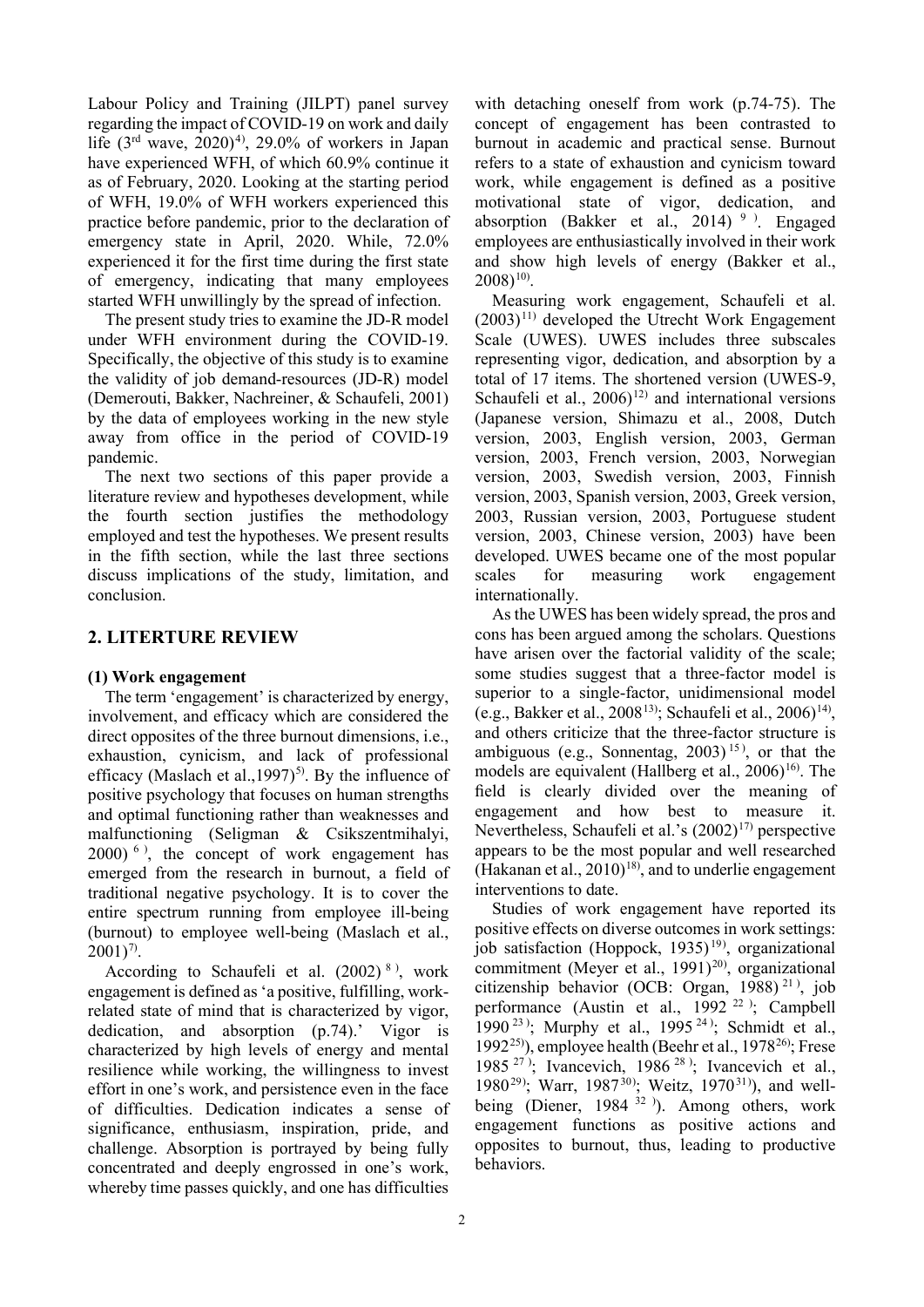#### **(2) Job demand-resources (JD-R) model**

The present study employs the JD-R model as a theoretical framework. Karasek  $(1979)^{33}$  originally developed the job demand-control model that can explain the relationship between working conditions and mental ill-being (i.e., stress and psychological strain). This model postulates that both demanding jobs and individual decisions interactively bring about mental strain. It means that no matter how strong the mental stress, it is a product of pressure from job and the decisions individual workers made in the process. The major implication of this interactive relationship is that allowing wide range of worker discretion can reduce mental strain without affecting job demands and organizational performance.

Demerouti et al.  $(2001)^{34}$  $(2001)^{34}$  $(2001)^{34}$  expanded Karasek's  $(1979)^{33}$  job demand-control model and the demandcontrol-support model (Johnson & Hall,  $1988$ )<sup>[35](#page-7-30))</sup> to scrutinize more complex relationship between workrelated stress and burnout. According to Demerouti et al.  $(2001)^{34}$ , job demands bear physical and mental exhaustion when available resources on the job are scarce. Both job demands and limited job resources lead to disengagement and turnover interactively, contributing to diminished job performance.

Looking at the personal resources belonging to individuals, e.g., self-efficacy (Bandura,  $1977$ )<sup>[36](#page-7-31)</sup>), self-esteem (Haltiwanger, 1989<sup>[37\)](#page-7-32)</sup>; Harter, 1982<sup>[38](#page-7-33)</sup>), and optimism (Scheier & Carver, 1985<sup>[39](#page-7-34))</sup>; 1993<sup>[40](#page-7-35)</sup>), Xanthopoulou et al.  $(2007)^{41}$  proposed that personal resources, together with job demands and job resources, can not only decrease physical and mental exhaustion but increase work engagement effectively.

Further development shifted our sights to the positive side of worker attitudes. The early JD-R model (Demerouti et al.,  $2001)^{42}$  $2001)^{42}$  $2001)^{42}$ ) considered only demands and resources in job side to explain employee burnout. Bakker and Demerouti  $(2008)^{13}$ have expanded a theoretical scope to work engagement to look at the positive organizational behavior like work engagement and job performance. Taking job demands and resources into consideration as the condition of successful job performance, together with personal resources available to individual workers, the model suggests that the combination of work conditions and employee factors affect the level of work engagement and performance at work.

Consequently, the JD-R theory has been a leading theory that can summarize the precedents of mental ill-being as well as positive behavior in work settings comprehensively (Lesener, Gusy & Wolter, 2019<sup>[43\)](#page-7-38)</sup>; Schaufeli & Taris,  $2014)^{44}$ .

Job demands in this model includes any kind of

physical, psychological, social, and organizational demands required for completing the job, e.g., work pressure, mental and emotional demands, and physical strains. While job resources refer to any kind of physical, psychological, social, or organizational assets and supports available to employees, such as autonomy, performance feedback, social support, supervisory coaching, etc. In addition, employee skills and abilities usable for controlling and giving impacts on working environment have been introduced in the model as personal resources. Such personal attributes like optimism, self-efficacy, selfesteem, and resilience (Holling, 1973)  $45$ ) are classified in this category.

Bakker et al.  $(2008)^{13}$  diagrammatically depicted the well-known model of work engagement. Two groups of resources, i.e., job resources and personal resources, work together to determine the level of work engagement, moderated by the level of job demand. In other words, job and personal resources have positive impacts on being engaged only when job demands are high. Facing easy tasks with low job demands, no extra-resources in job and personal sides are needed, then employees experience engagement in work.

The model also hypothesizes that two groups of resources exert influence on job performance by a mediation of work engagement. It means that resources are generally a precondition of successful performance such that engaged employees who have sufficient resources can achieve high performance, while resources are used in vain when employees are disengaged. Finally, the model postulated a loop to be fed back to resources. Employees who are engaged and performing well can create their own resources, which foster engagement over time and create a positive spiral.

#### **(3) Work-from-home**

The dictionary of human resources management (Oxford University Press, Heery & Noon,  $2017$ <sup>[46](#page-7-41))</sup> defines working-from-home (WFH) as a style where employees do not commute to an office but do their job from home. It's a form of flexible working that enables employees to perform their regular work tasks from home, using information and telecommunication technology that allows instant communication anywhere at any time.

The Productivity Commission of Australian Government (2021) published a public report regarding WFH $47$ ). According to the paper, most workers want to WFH, at least some of the time, avoiding commuting time and efforts. Corporate preferences to WHF over office work are largely dependent on the balance between productivity and costs of WFH.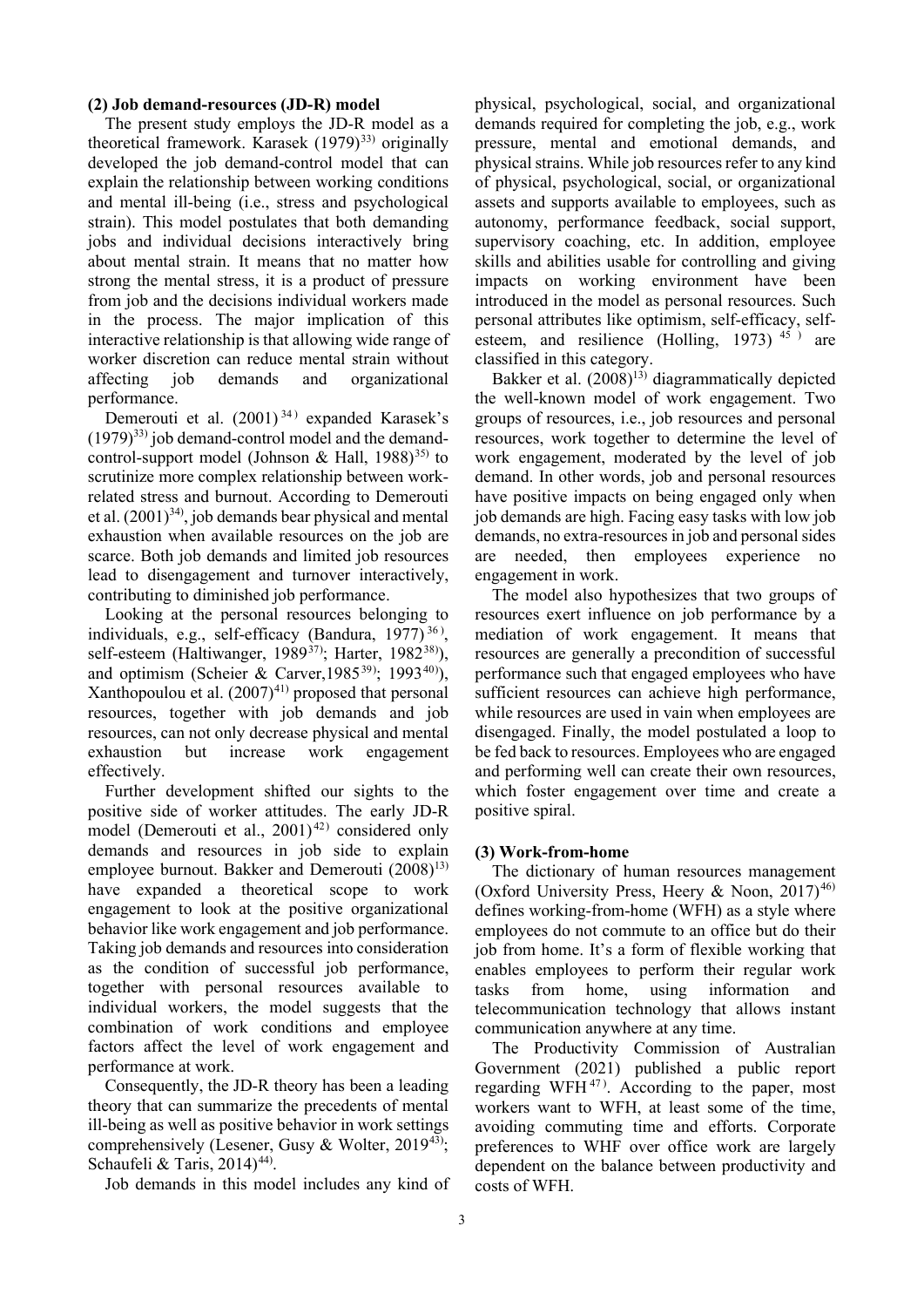

**Fig.** 1 Analytical model based on Xanthopoulou et al.  $(2007)^{41}$  with the hypotheses.

Nonetheless, the COVID-19 pandemic forced many workers and companies to experiment with WFH. Pros and cons of WFH were recognized by both workers and organizations.

Considering the Conservation of Resources (COR) theory (Hobfoll, 1989<sup>[48\)](#page-7-43)</sup>, 2002)<sup>[49\)](#page-7-44)</sup>, Pulido-Martos et al.  $(2021)$ <sup>[50](#page-7-45)</sup> found that changing of working conditions from face-to-face to full or hybrid telework relocated the roles of job resources, such as peer support, and personal resources, such as vigor at work, to be fit to the pandemic situations.

WFH creates a new stress related to the digital and remote environment, which makes it difficult to be relaxed at home in non-working hours. The perceived mingling of work and home domains can result in unfavorable emotional responses, which in turn deplete available resources (Beal et al.,  $2005)^{51}$  $2005)^{51}$  $2005)^{51}$ .

#### **3. HYPOTHESES**

This study focuses on work engagement in the WFH environment with reference to the JD-R model. Based on the previous theoretical analyses, we hypothesized:

Hypothesis 1: Job resources increase work engagement both directly and indirectly mediated by personal resources in the WFH environment.

Hypothesis 2: Job demands strengthen exhaustion in the WFH environment.

**Fig.1** shows the analytical model drawn from Xanthopoulou et al.  $(2007)^{41}$ . Two hypotheses were shown in the bold lines. In this model, the job demands and job resources were antecedent factors of work engagement and exhaustion. The personal resources were set as a mediator functioning in between job resources and work engagement.

## **4. METHOD**

#### **(1) Data collection**

This study utilized data surveyed by Persol Research and Consulting  $(2020)^{52}$ . This consulting firm has conducted the fixed-point annual survey of 10,000 workers since 2017. The data were collected in February 2020 from 10,000 Japanese workers ranging 15 to 69 years of age. It includes 648 workers who are working remotely on a regular basis. The survey participants represent the national population in terms of sex and ages.

The survey covers such topics as skill development, working styles, employee mindsets, and working conditions. Specifically, questions asked in the questionnaire include basic attribute, current job, organizational culture, nature of job, work engagement, career change experience, capability, values, skill development, learning environment, job stress, anxiety for nursing care, and so forth. The data was archived by the Institute of Social Science, University of Tokyo. The authors borrowed it for a research purpose.

#### **(2) Measures**

This study employed the framework of JD-R model developed by Xanthopoulou et al.  $(2007)^{41}$ . The previous study specified the JD-R model with three groups of predictors: 1) job demands (i.e., workload, emotional demands, emotional dissonance, and organizational changes), 2) personal resources (i.e., organizational-based self-esteem, optimism, self-efficacy), and 3) job resources (i.e., autonomy, social support, supervision coaching, and professional development). The model identified two groups of outcomes: 1) exhaustion (i.e., anxiety, sadness, anger, fatigue, and confusion), and 2) work engagement (i.e., vigor, dedication, and absorption). This study tries to investigate the relationships between predictors and outcomes by structural equation modeling (SEM) analyses.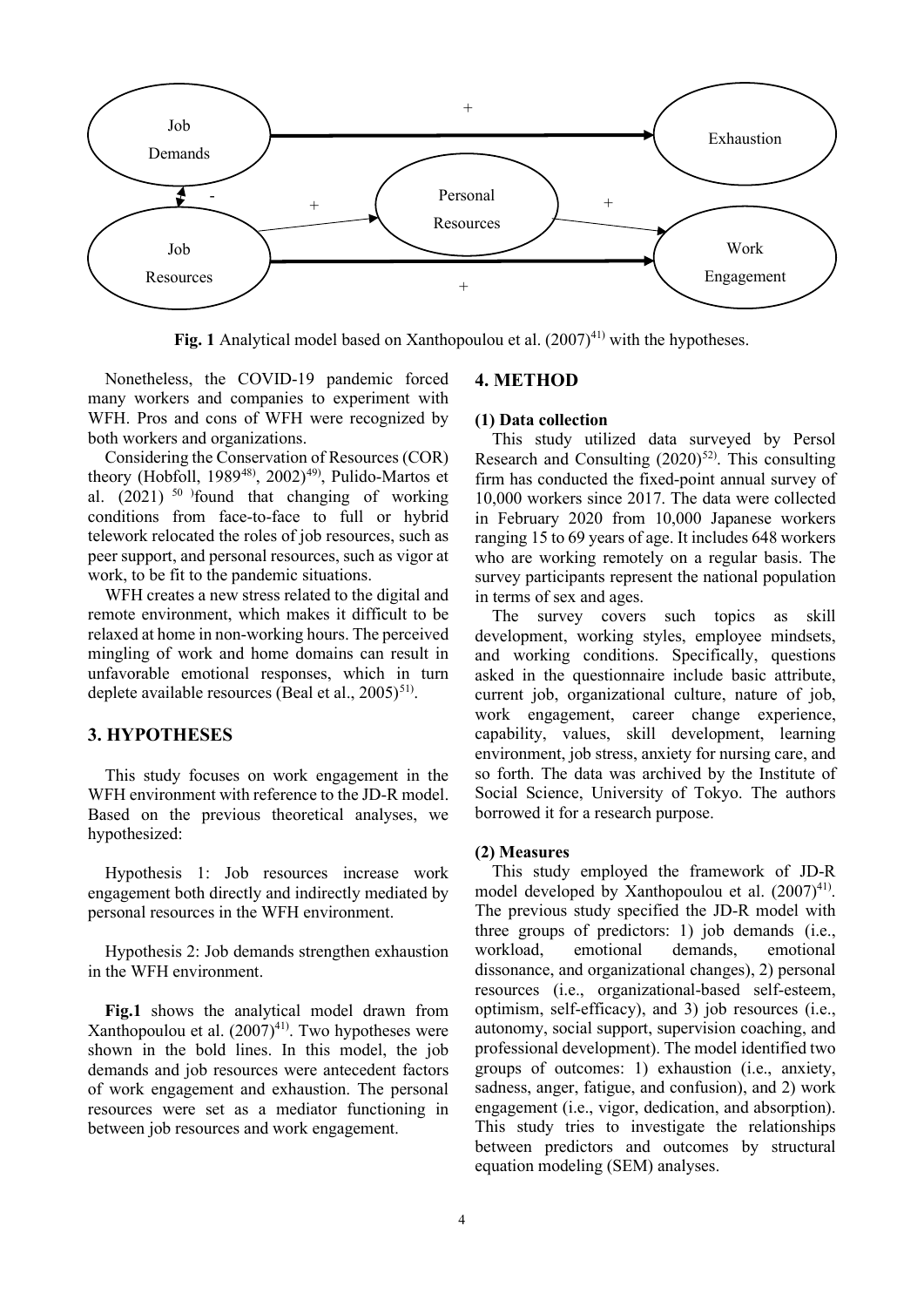**Table 1** Mean values, standard deviations, and correlations for each variable  $(N = 10,000)$ 

|                            | $\overline{M}$ | SD   |           | 2         | 3         | 4         | 5         | 6         | $\tau$   | 8        |
|----------------------------|----------------|------|-----------|-----------|-----------|-----------|-----------|-----------|----------|----------|
| 1 Workload                 | 1.86           | .834 |           |           |           |           |           |           |          |          |
| 2 Emotional demands        | 2.39           | .695 | $.042**$  |           |           |           |           |           |          |          |
| 3 Emotional dissonance     | 2.02           | .878 | .005      | $.608**$  |           |           |           |           |          |          |
| 4 Organizational changes   | 3.09           | .719 | $.158**$  | $-.108**$ | $-.219**$ |           |           |           |          |          |
| 5 Autonomy                 | 3.14           | .817 | $.074**$  | $-.507**$ | $-.455**$ | $.287**$  |           |           |          |          |
| 6 Social support           | 3.10           | .686 | $.050**$  | $-.496**$ | $-.513**$ | $.406**$  | $.510**$  |           |          |          |
| 7 Supervisory coaching     | 2.96           | .895 | $-.003$   | $-.555**$ | $-.458**$ | $.231**$  | $.685**$  | $.581**$  |          |          |
| 8 Professional development | 3.34           | 1.01 | $.166**$  | $-.217**$ | $-.282**$ | $.347**$  | $.437**$  | $.387**$  | $.256**$ |          |
| 9 OBSE                     | 3.13           | .925 | .011      | $-.522**$ | $-.405**$ | $.217**$  | $.727**$  | $.521**$  | $.848**$ | $.282**$ |
| 10 Optimism                | 3.31           | .818 | $-.063**$ | $-.500**$ | $-.394*$  | $.132**$  | $.532**$  | $.454**$  | $.559**$ | $.268**$ |
| 11 Self efficacy           | 3.42           | .765 | $.045*$   | $-.319**$ | $-.262**$ | $.261**$  | $.516**$  | $.369**$  | $.362**$ | $.370**$ |
| 12 Anxiety                 | 2.54           | 1.05 | $.150**$  | $.109**$  | $-.018**$ | $.199**$  | $-.038**$ | $.045**$  | $-.024*$ | $.093**$ |
| 13 Sadness                 | 2.13           | .999 | $.127**$  | $.141**$  | $.010**$  | $.150**$  | $-132**$  | $-.029**$ | $-107**$ | $-0.013$ |
| 14 Anger                   | 2.24           | .973 | $.184**$  | $.126**$  | $.037**$  | $.162**$  | $-.066**$ | $-.055**$ | $-124**$ | .015     |
| 15 Fatigue                 | 2.66           | 1.08 | $.155***$ | $.188**$  | $.076**$  | $.167**$  | $-.110**$ | $-.035**$ | $-115**$ | $.028**$ |
| 16 Confusion               | 2.31           | .958 | $.127**$  | $.025**$  | $-.075**$ | $.204**$  | $-.008$   | $.077**$  | $.027**$ | $.056**$ |
| 17 Vigor                   | 2.99           | 1.05 | $-.051**$ | $-.437**$ | $-.381**$ | $.144**$  | $.450**$  | $.394**$  | .429**   | $.304**$ |
| 18 Dedication              | 3.30           | 1.02 | $-.006$   | $-.321$   | $-.284**$ | $.155***$ | $.425**$  | $.329**$  | $.351**$ | $.328**$ |
| 19 Absorption              | 3.20           | 1.04 | .010      | $-.343$   | $-.320**$ | $.194**$  | $.430**$  | $.347**$  | $.355**$ | $.331**$ |
|                            |                |      |           |           |           |           |           |           |          |          |

9 10 11 12 13 14 15 16 17 18

1 Workload

2 Emotional demands

3 Emotional dissonance

4 Organizational changes

5 Autonomy

6 Social support

7 Supervisory coaching

| 8 Professional development |           |                |           |           |           |           |           |           |                          |          |
|----------------------------|-----------|----------------|-----------|-----------|-----------|-----------|-----------|-----------|--------------------------|----------|
| 9 OBSE                     | ۰         |                |           |           |           |           |           |           |                          |          |
| 10 Optimism                | $.577**$  | $\blacksquare$ |           |           |           |           |           |           |                          |          |
| 11 Self efficacy           | $.454**$  | $.550**$       | ۰         |           |           |           |           |           |                          |          |
| 12 Anxiety                 | $-.078**$ | $-.152**$      | $-.082**$ | ٠         |           |           |           |           |                          |          |
| 13 Sadness                 | $-.187**$ | $-.275**$      | $-.204**$ | $.718**$  | ۰         |           |           |           |                          |          |
| 14 Anger                   | $-.144**$ | $-.230**$      | $-.079**$ | $.576**$  | $.663**$  | ۰         |           |           |                          |          |
| 15 Fatigue                 | $-.145**$ | $-.223**$      | $-.091**$ | $.632**$  | $.625**$  | $.581**$  |           |           |                          |          |
| 16 Confusion               | $-.038**$ | $-.111**$      | $-.116**$ | $.653**$  | $.663**$  | $.532**$  | $.643**$  | ٠         |                          |          |
| 17 Vigor                   | $.403**$  | $.473**$       | $.485**$  | $-.071**$ | $-.150**$ | $-.117**$ | $-.204**$ | $-.049**$ | $\overline{\phantom{a}}$ |          |
| 18 Dedication              | $.371**$  | $.461**$       | $.587**$  | $-.061**$ | $-.180**$ | $-.113**$ | $-.150**$ | $-.085**$ | $.669**$                 | ٠        |
| 19 Absorption              | $.362**$  | $.427**$       | $.529**$  | $-.019$   | $-.126**$ | $-.082**$ | $-.126**$ | $.025*$   | $.701**$                 | $.715**$ |

Note. OBSE=Organizational-Based Self-Esteem. Range of scale is in parentheses. Cronbach's alphas are on diagonal. \*\*p < .01, \*p  $\leq .05$ .

#### **Table 2** Results of SEM

| Model                               | $\overline{M}$ | df  |      | GFI  | AGFI | CFI  | <b>RMSEA</b> |
|-------------------------------------|----------------|-----|------|------|------|------|--------------|
| Model 1: Xanthopoulou et al. (2007) | 16,350.8       | !46 | .000 | .834 | .784 | .847 | .105         |
| model Workers $(N = 10,000)$        |                |     |      |      |      |      |              |
| Model 2: Workers $(N = 10,000)$     | 6,861.7        | 84  | .000 | .911 | .873 | .926 | .090         |
| Model 3: Remote workers $(N = 648)$ | 598.6          | 84  | .000 | .883 | .833 | .922 | .097         |

Note. EFA=exploratory factor analysis; GFI=goodness-of fit index; AGFI=adjusted goodness-of fit index; CFI=comparative fit index; RMSEA=root means square error of approximation.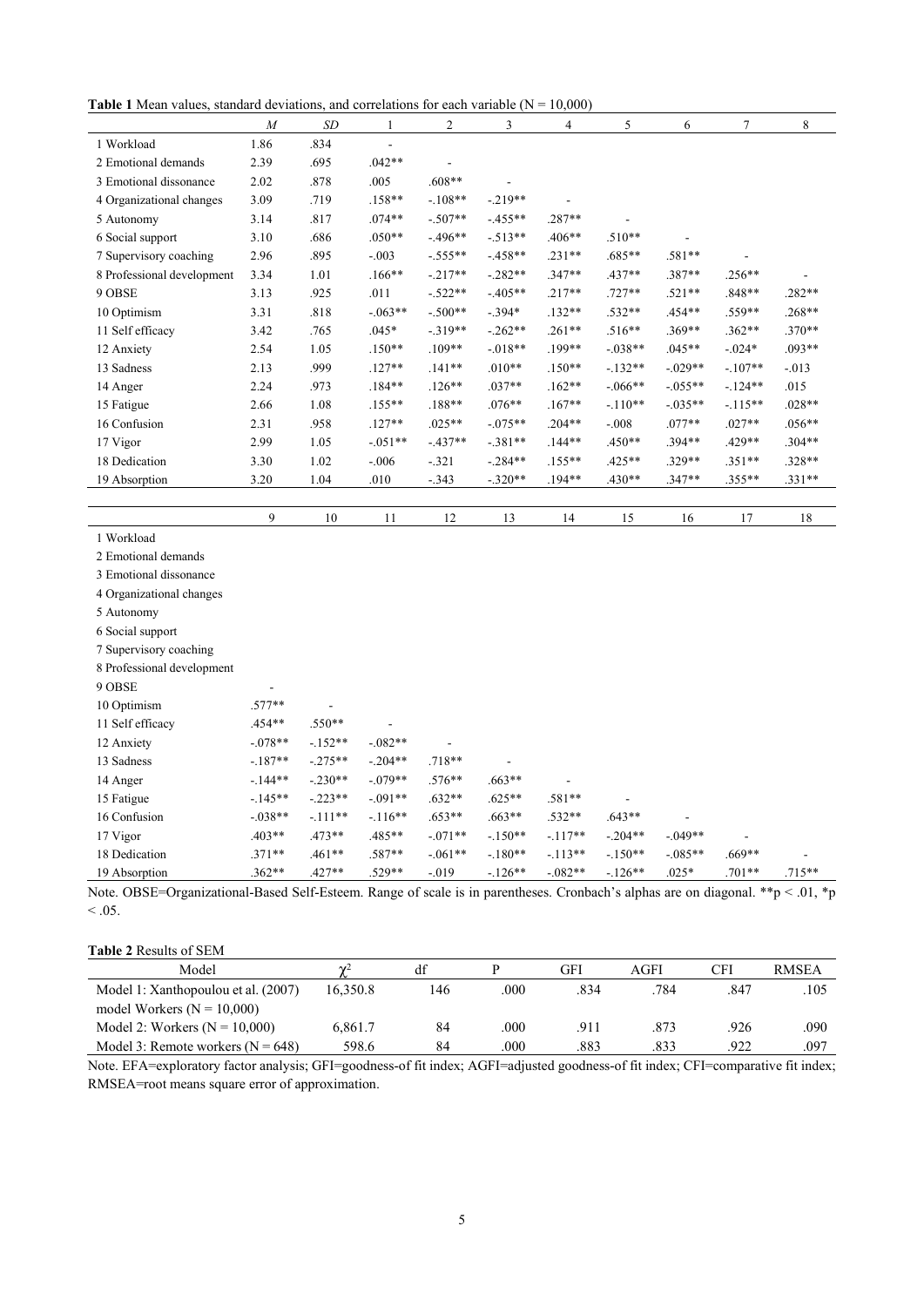

#### **5. RESULTS**

#### **(1) Descriptive statistics**

Means, standard deviations, and correlations between variables, as well as the internal consistencies of the scales are presented in **Table 1**.

## **(2) Results of SEM analyses**

Results of SEM analysis regarding Xanthopoulou et al.'  $(2007)^{41}$  model (Model 1, N = 10,000) with 19 variables showed that the model did not fit well to the data ( $\chi^2$  =16,350.8, df = 146, GFI = .834, AGFI  $= .784$ , CFI = .847, RMSEA = .105), as presented in the **Table 2**. By an exploratory factor analysis, 15 out of 19 variables were screened in the second model. This Model 2 ( $N = 10,000$ , **Fig.2**) fit well to the data of office workers ( $\chi^2$  =6,861.7, df = 84, GFI = .911, AGFI = .873, CFI = .926, RMSEA = .090). For remote workers, Model 3 ( $N = 648$ , **Fig.3**) also fit well ( $\chi^2$  =598.6, df = 84, GFI = .883, AGFI = .833,  $CFI = .922$ , RMSEA =  $.097$ ).

Comparing the Models 2 and 3, results found that among job resources (i.e., autonomy, social support, supervision coaching, and professional development), autonomy was the most important observed variable and that job resources strengthened work engagement (i.e., vigor, dedication, and absorption) directly. The latent variable of job resources to work engagement increased from .00 to .20 standardized estimates. This is mainly caused by increase of autonomy observed variable from .63 to .70 standardized estimates.On the other hand, indirect effect from job resources through personal

**Fig.2** the expanded JD-R model, N=10,000 workers. **Fig.3** the expanded JD-R model**,** N=648 remote workers.

resources to work engagement decreased from 1.59 to 1.47 standardized estimates. This is largely due to small changes of OBSE and optimism. Therefore, Hypothesis 1 was partially supported. Similarly, job demands (i.e., workload, emotional demands, emotional dissonance, and organizational changes) strengthened exhaustion (i.e., anxiety, sadness, anger, fatigue, and tangle). The latent variable of job demands to exhaustion gained from .09 to .26 standardized estimates under WFH environment as compared to office workers. This is presented by decreasing of emotional demands from 8.6 to 8.3 standardized estimates. Hypothesis 2 was supported.

## **6. DISCUSSION**

#### **(1) Theoretical implications**

The theoretical implications of this study were threefold. First, the JD-R model presented and tested by Xanthopoulou et al.  $(2007)^{41}$  was verified again through empirical findings of this study. Results of Model 2 showed that factors were all related in the same directions as the original model.

Second, the JD-R model was tested with the large data of 10,000 workers in Japan. The composition of sex and ages were followed by the national census, indicating that the data represented the reality of labor force in Japan.

Lastly, this study focused on the comparison between working-from-home workers and all types of workers. For both groups of workers, Hypothesis 1 was partially supported and Hypothesis 2 was supported under WFH environment. Therefore, this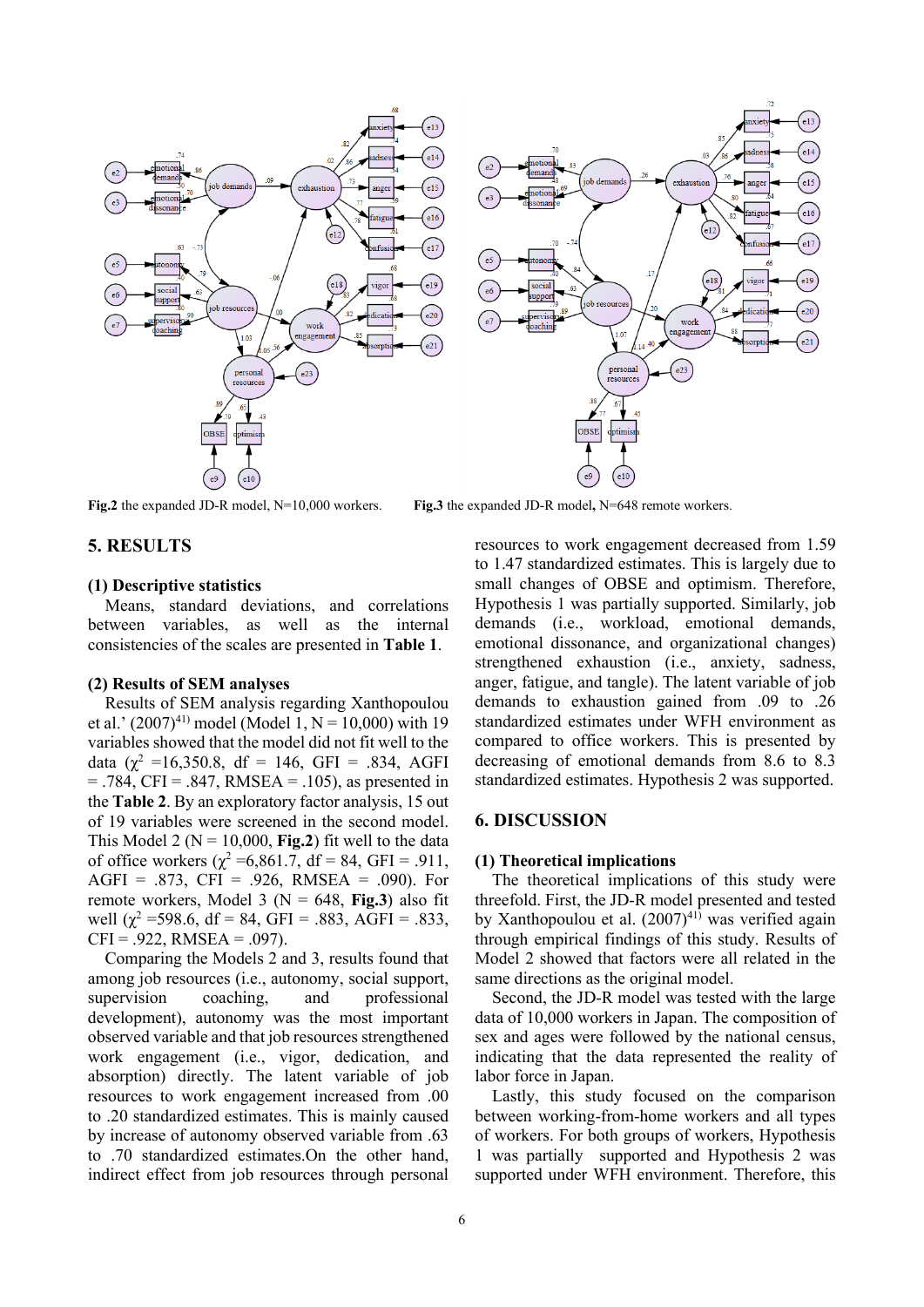study made a significant contribution to the theoretical development of JD-R model with expansion.

#### **(2) Practical implications**

The practical significance of this study is that reducing job demands is the key to manage people under WFH environment. Although adequate job demands have a positive effect on work engagement, exceeded job demands strengthen exhaustion. Therefore, managers need to pay more attention to job quantity and quality as well as the level of exhaustion, particularly at the period of pandemic. HR staffs needs to develop people management skills in order to take care of all employees working in office and working remotely.

Furthermore, fulfilling job resources is an important factor for performing jobs properly in WFH environment. Remote working is an irreversible trend of work styles since COVID-19. Providing autonomy and delegation is an ideal direction for maintaining individual performance in remote work settings. Teamwork and social support from coworkers are the sources of assistance for remote workers. Supervisory coaching helps employees achieve successful performance independently. All those practices function as resources that individual workers can make use of in either working in office or at home.

# **7. LIMITATIONS AND FUTURE RESEARCH**

[2] Ministry of Health, Labor and Welfare of Japan, *Analyses of labor economics white paper, 2019 Edition,* MHLW, Tokyo, 2019.

[3] Schaufeli, W. B. & Taris, T. W. *A Critical Review of the Job Demands-Resources Model: Implications for Improving Work and Health. in Bridging Occupational, Organizational and Public Health: A Transdisciplinary Approach (eds. Bauer,* 

*G. F. & Hämmig, O.)* pp.43–68, Springer Netherlands, 2014. [4] JILPT, *Panel Survey on the Impact of COVID-19 on Work and Daily Life (3rd wave, 2020),* Tokyo, 2020.

[5] Maslach, C., Jackson, S. E. & Leiter, M. P. *Maslach Burnout Inventory: Third edition. in Evaluating stress: A book of resources, (pp (ed. Zalaquett, C. P.) vol. 474* pp.191–218, Scarecrow Education, xvii, 1997.

[6] Csikszentmihalyi, M. & Seligman, M. *Positive psychology. Am. Psychol. 55*, pp.5–14, 2000.

[7] Maslach, C., Schaufeli, W. B. & Leiter, M. P. *Job burnout. Annu. Rev. Psychol. 52*, pp.397–422, 2001.

[8] Schaufeli, W. B., Salanova, M. & González-Romá, V. *The measurement of engagement and burnout: A two sample* 

This study has certain limitations that need to be acknowledged. First, because this study used a survey data secondly, measures did not match variables of Xanthopoulou et al.'  $(2007)^{41}$  model exactly. Consequently, the Model 1 did not find a good fit. Modification to Models 2 and 3 by exploratory factor analyses were required to fit well to the data. Such modification may damage the validity and usefulness of the original theory.

Secondly, although this study compared between WFH workers and workers, data did not cover full period of COVID-19 pandemic. Data was collected in February 2020 when COVID-19 had just outspread. Consequently, respondents who experienced WFH were only 648 out of 10,000 workers. Potential remote works may not be allowed to WFH owing to insufficient network and digital environment, and to inadequate home office. The next survey administered in 2021 may provide more realistic information regarding the effects of pandemic.

# **8. CONCLUSION**

This study focused attention on the mechanism how to increase work engagement based on the JD-R model by comparing WFH and traditional work settings. In conclusion, this study made an important contribution to the theory of job demand and resources under the influence of pandemic.

*confirmatory factor analytic approach. J. Happiness Stud.* 2002.

[9] Bakker, A. B., Demerouti, E. & Sanz-Vergel, A. I. *Burnout and Work Engagement: The JD–R Approach. Annu. Rev. Organ. Psychol. Organ. Behav. 1*, 389–411, 2014.

[10] Bakker, A. B., Schaufeli, W. B., Leiter, M. P. & Taris, T. W. *Work engagement: An emerging concept in occupational* 

*health psychology. Work & Stress 22*, pp.187–200, 2008. [11] Bakker, A. B., Demerouti, E., Taris, T. W., Schaufeli, W.

B. & Schreurs, P. J. G. *A multigroup analysis of the job* 

*demands-resources model in four home care organizations. Int. J. Stress Manag. 10*, pp.16–38, 2003.

[12] Schaufeli, W. B., Bakker, A. B. & Salanova, M. *The Measurement of Work Engagement With a Short Questionnaire: A Cross-National Study. Educ. Psychol. Meas. 66*, pp.701–716, 2006.

[13] Bakker, A. B. & Demerouti, E. *Towards a model of work engagement. Career Development International 13*, pp.209– 223, 2008.

[14] Schaufeli, W. B., Bakker, A. B. & Salanova, M. *The Measurement of Work Engagement With a Short Questionnaire: A Cross-National Study. Educ. Psychol. Meas. 66*, pp.701–716, 2006.

<sup>[1]</sup> Ministry of Health, Labor and Welfare of Japan, *Analyses of labor economics white paper, 2018 Edition,* MHLW, Tokyo, 2018.